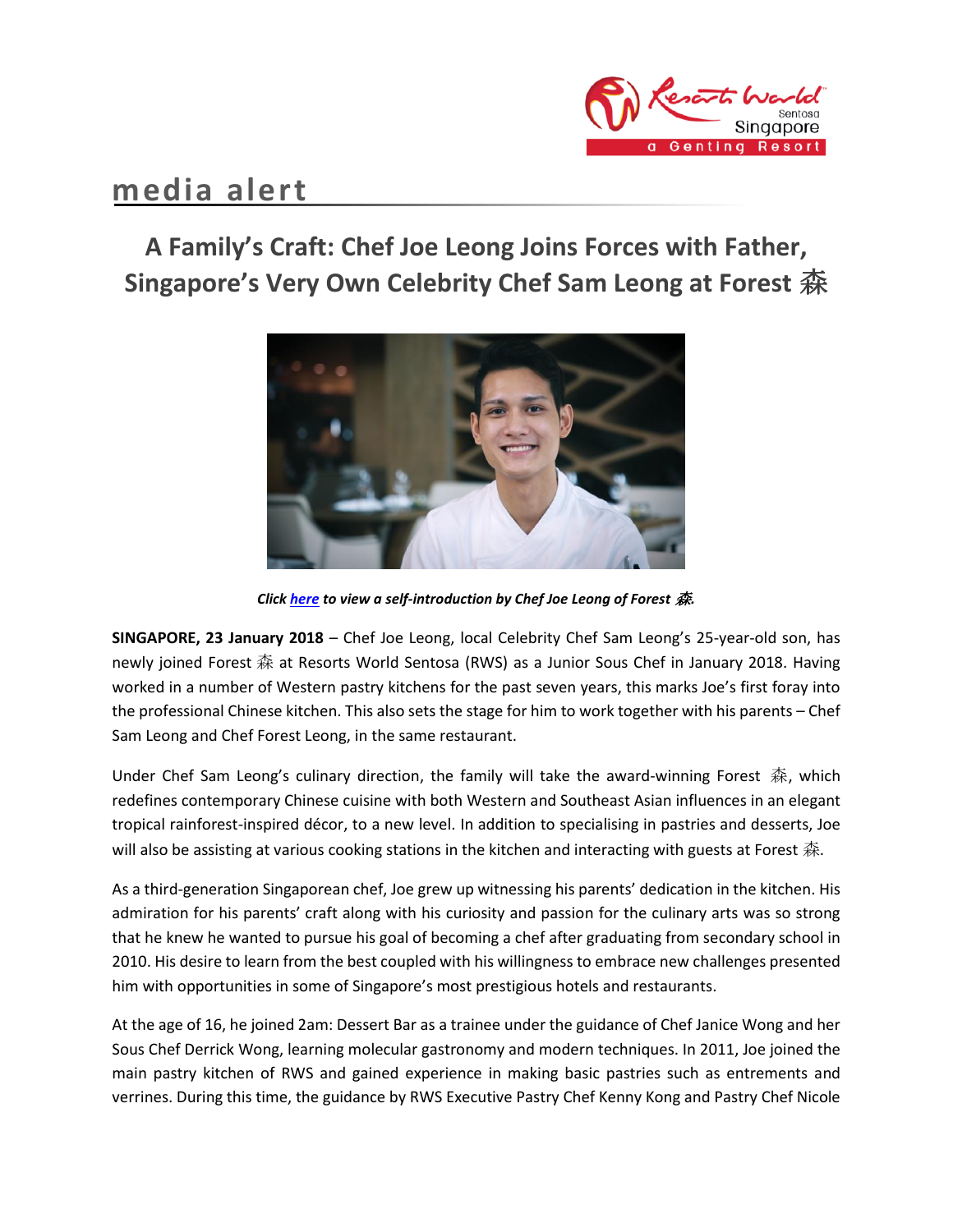Wong gave him a good foundation on classic techniques. While he was enlisted to Singapore's National Service for the next two years, he continued to work towards his goal – learning and working at Laurent Bernard Chocolatier whenever he had time. After his National Service, Joe went on to Swissotel the Stamford and Fairmont Singapore where he further improved his classic techniques as well as the art of chocolate sculpting. His talents next brought him to Intercontinental Singapore where he created pastries for functions and events and supervised a team of trainees and cooks.

In 2016, Joe joined Tippling Club, a restaurant and bar well-known for its experimental and ultraprogressive cuisine. He was in charge of the Pastry section and conceptualised modern and original desserts and petit fours for the restaurant.

Explaining what he hopes to achieve in this new chapter of his culinary career, Joe said: "At Forest 森, I would like to bring a modern twist to Asian desserts in terms of textures and presentation. At the same time, I am eager to learn more about the beautiful traditional flavours of Chinese cuisine from my other colleagues and bring this new knowledge and skills into my desserts. In time to come, I want to see myself grow and contribute to the talented culinary team at Forest  $\hat{\pi}$ , delighting guests with even more excellent cuisine from this fine-dining restaurant."

During his free time, Joe loves to watch movies in cinemas, going to bars where there are live bands and music, and playing tennis.

Forest 森 is located on the lobby level of Equarius Hotel in Resorts World Sentosa. For reservations, please call (65) 6577 7788/ 6688, email [forest@rwsentosa.com](mailto:forest@rwsentosa.com) or visit [www.rwsentosa.com/forest.](http://www.rwsentosa.com/forest)

- Ends -